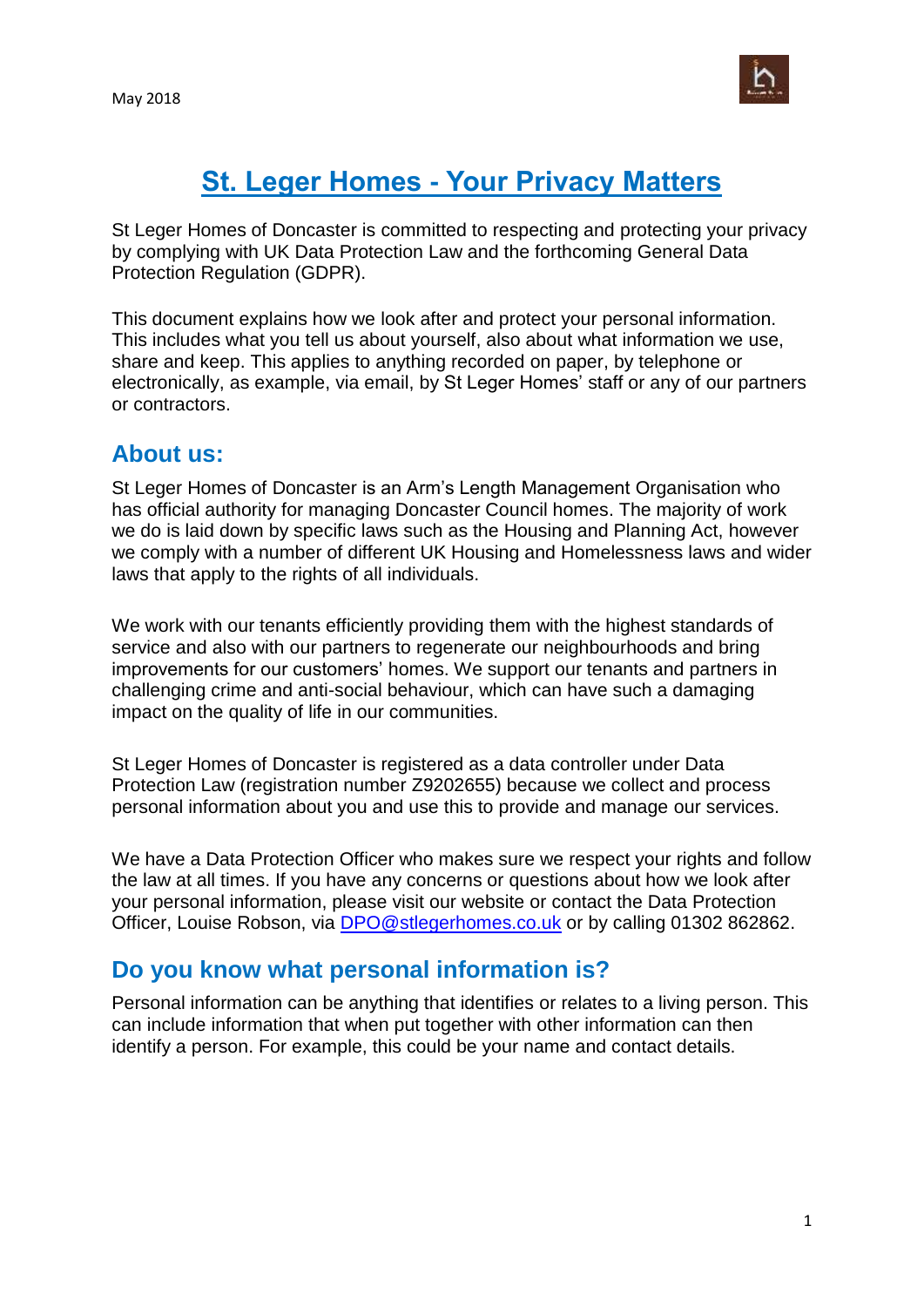May 2018



## **We use many different kinds of personal information, and group them together like this.**

| <b>Type of personal</b><br>information                                                                                                                                                                       | <b>Description</b>                                                                                                                                                                                                                                                                                                               |
|--------------------------------------------------------------------------------------------------------------------------------------------------------------------------------------------------------------|----------------------------------------------------------------------------------------------------------------------------------------------------------------------------------------------------------------------------------------------------------------------------------------------------------------------------------|
| <b>Contact details</b>                                                                                                                                                                                       | Where you live and how to contact you                                                                                                                                                                                                                                                                                            |
| Transactional                                                                                                                                                                                                | Details about properties you are bidding on                                                                                                                                                                                                                                                                                      |
| Contractual                                                                                                                                                                                                  | Details about the products and services we provide<br>for you                                                                                                                                                                                                                                                                    |
| Behavioural                                                                                                                                                                                                  | Details about how you use our services                                                                                                                                                                                                                                                                                           |
| Communications                                                                                                                                                                                               | What we learn about you from letter, emails and<br>conversations between us                                                                                                                                                                                                                                                      |
| Open Data and Public<br><b>Records</b>                                                                                                                                                                       | Details about you that are in public records such as<br>the Electoral Register, and information about you<br>that is openly available on the internet                                                                                                                                                                            |
| Documentary Data                                                                                                                                                                                             | Details about you that is stored in documents in<br>different formats, or copies of them. This could<br>include things like your passport, driver's license, or<br>birth certificate.                                                                                                                                            |
| Special types of data<br>(Some information is 'special'<br>and needs more protection<br>due to its sensitivity. It's often<br>information you would not<br>want widely known and is<br>very personal to you) | We will only collect and use these types of data if the<br>law allows us to do so, these include:<br>sexuality and sexual health<br>$\bullet$<br>religious or philosophical beliefs<br>ethnicity<br>$\bullet$<br>physical or mental health<br>$\bullet$<br>trade union membership<br>political opinion<br>genetic/biometric data |
| Specific details                                                                                                                                                                                             | Any permissions, consents, or preferences that you<br>give us. This includes things like how you want us to<br>contact you, or such as the need to send information<br>in large-print.                                                                                                                                           |
| <b>National Identifier</b>                                                                                                                                                                                   | A number or code given to you by a government to<br>identify who you are, such as your National<br><b>Insurance Number</b>                                                                                                                                                                                                       |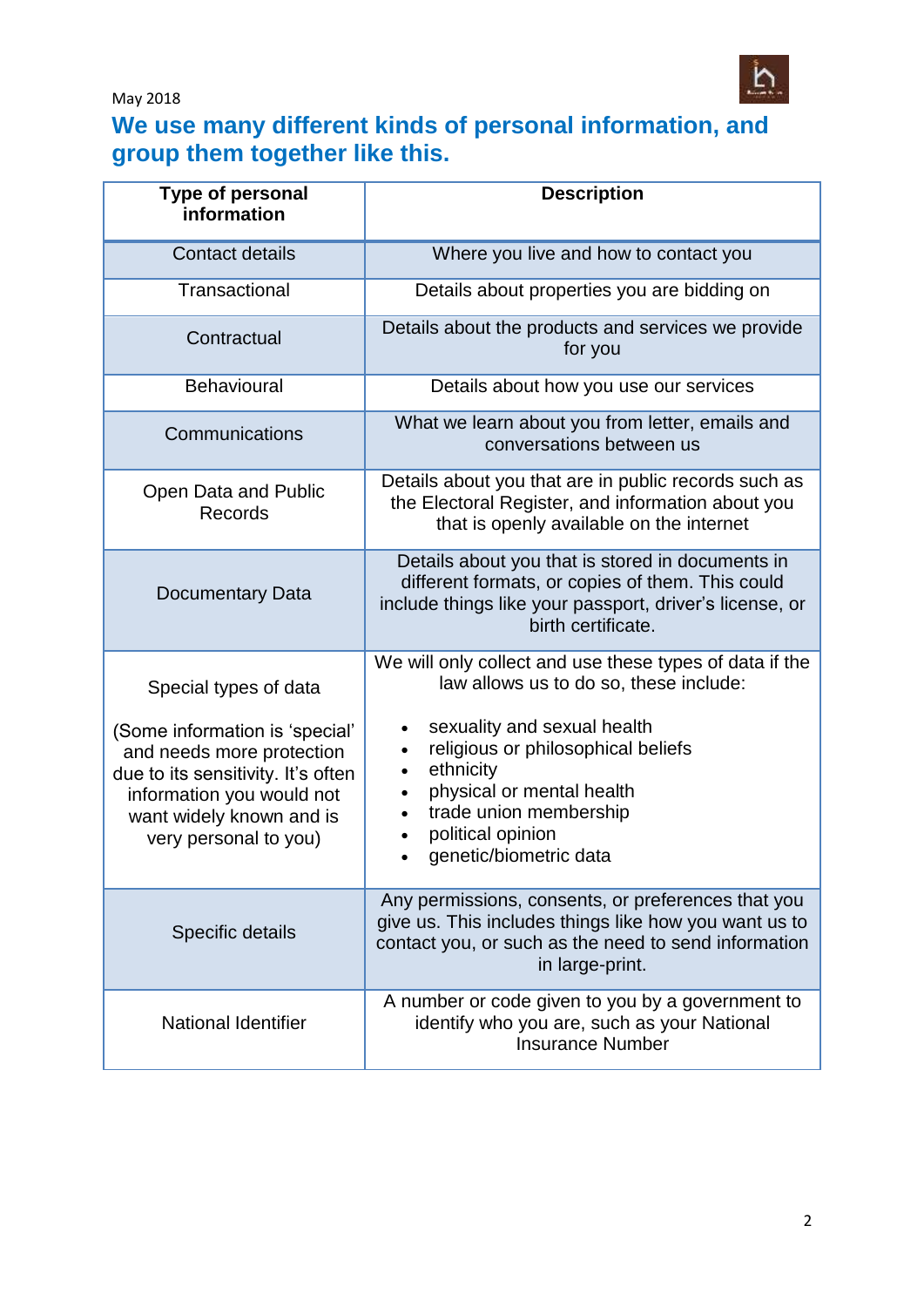

We mainly collect personal information about you when you tell us however; there may be other companies or sources where we gather information from:

Data you give to us:

May 2018

- When you make a homeless application with us
- When you talk to us on the phone or in one of our offices
- When you use our websites or mobile device apps
- In emails and letters

Data may also be given to us from other organisations we work with:

- Doncaster Council and associated trusts
- South Yorkshire Emergency services
- Social Network sites
- Government and law enforcement agencies
- Credit reference agencies
- Other organisations or people you have listed as references
- Medical practitioners\*

\* For some services (such as adaptations to your home or supported living), we may ask your GP or other medical professional to send us a report. We will only do this if we get your consent first.

### **So…why do we need your personal information?**

This is your information, so why do we need it?

In order to manage your application we will need to ask and process certain pieces of personal information about you. We may need to use some information about you to:

- Assess your needs to ensure you secure suitable accommodation
- Make sure you meet the right criteria for the allocation of a home
- Allocate you a home quickly and efficiently
- Investigating any worries or complaints you have
- Train and manage our teams who deliver services to you
- Contact you in your preferred format e.g. by post, email, telephone etc.
- Understand your needs better to provide the services that you request
- Keep your records up to date
- Help build up a record of how we deliver our housing services across the organisation and plan / improve future services
- Help to detect and prevent fraud
- Comply with legal obligations to our funding bodies and to local and national government
- Keep track of our spending on services.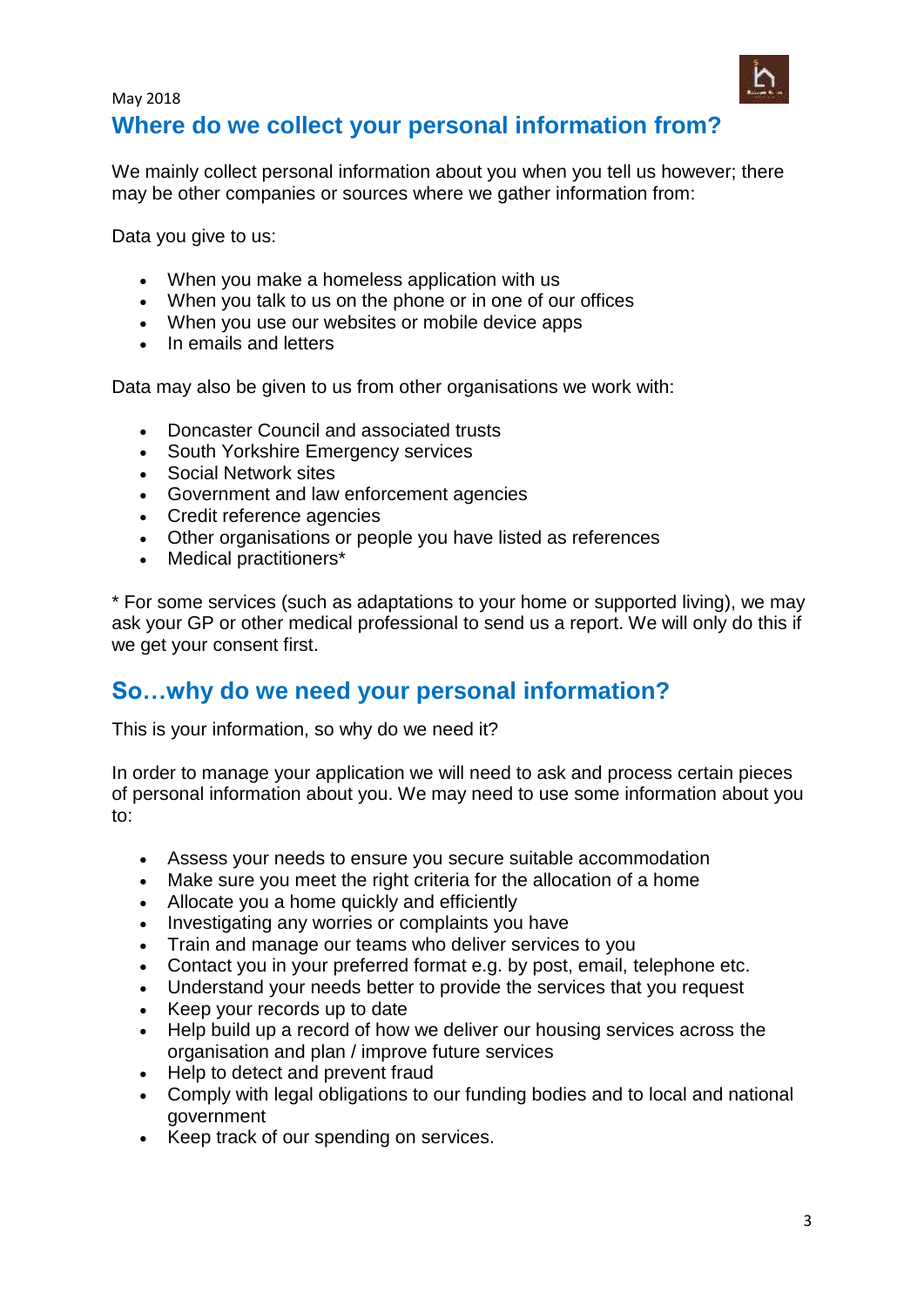

#### May 2018 **What happens if you don't want to give us your information?**

We will always have a legal reason to collect, use and process your information and you can talk to us about any concerns you have about this at any time however, if you don't want to give us your information we may not be able to provide services for you.

# **How the law allows us to use your personal information?**

There are a number of legal reasons why we need to collect and use your personal information. Generally we collect and use personal information where:

- You, or your legal representative, have given consent
- You have entered into a contract with us
- It is necessary to perform our statutory duties
- It is necessary to protect someone in an emergency
- It is required by law
- You have made your information publicly available
- It is to the benefit of the public or society as a whole
- It is necessary to protect public health

### **We will only ask you for the information we need and will always use it appropriately.**

Where we can, we'll only collect and use personal information if we need it to deliver a service or meet a requirement. (For example, we won't ask and don't need your inside leg measurement allocate you a home!) We will always make sure the information we ask for is relevant and collected at the right time, for the right purpose.

If we don't need your personal information we'll either keep your information anonymous or we won't ask you for it. For example, in a survey we may not need your contact details, we may only be collecting your survey responses to help shape or improve our services.

If we use your personal information for research and analysis, we'll always keep you anonymous.

We DO NOT sell your personal information to anyone else.

# **What YOU can ask US to do with YOUR information.**

The law gives you a number of rights to control what personal information is given to us and how it is used by us.

All of your rights are listed over the next few pages and if you have any queries about access to your information, or if you would like to see any of your personal information, please contact:

The Customer Relations Team,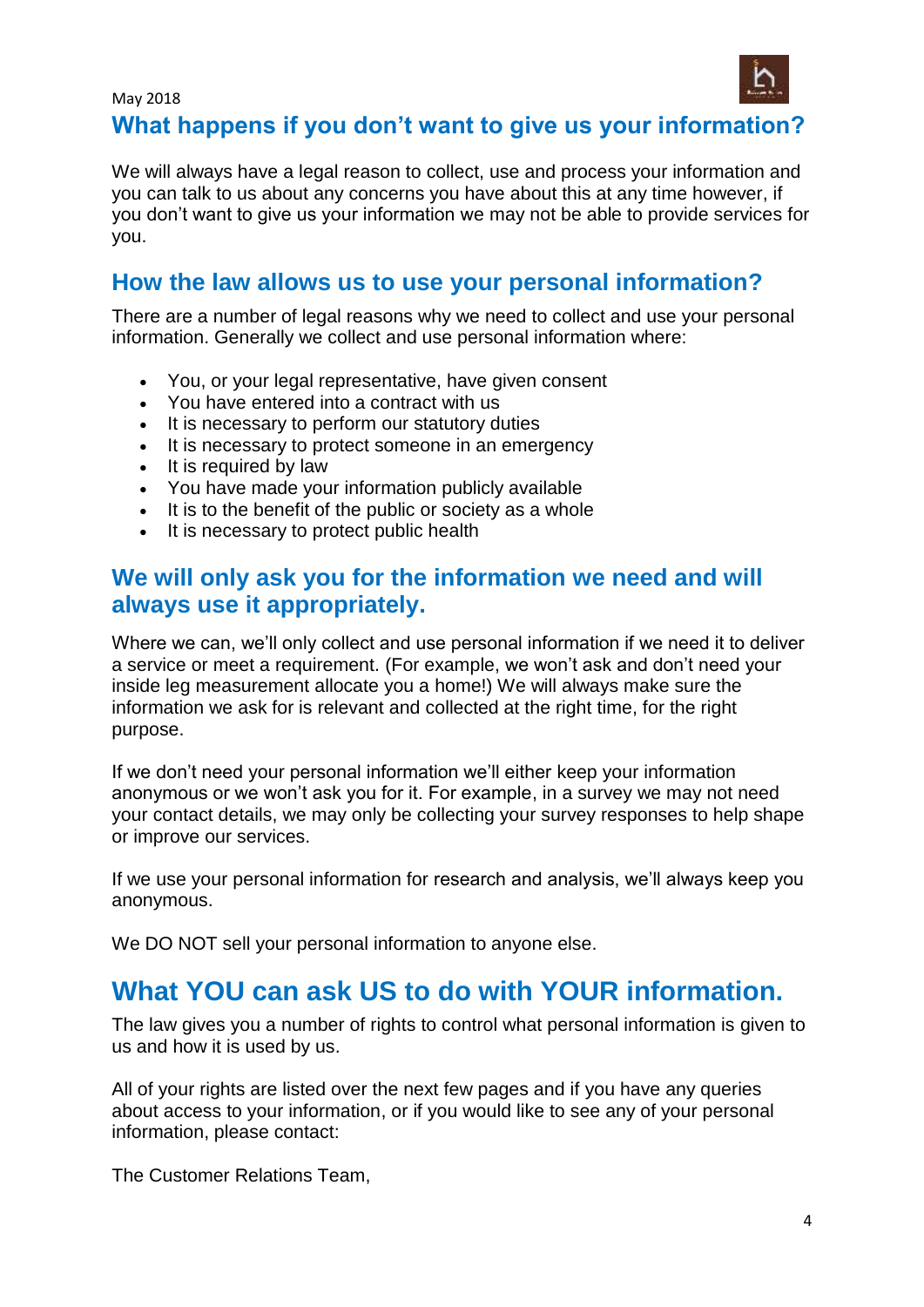

May 2018 St Leger Homes of Doncaster, St Leger House, White Rose Way, **Doncaster** DN4 5AA

Or you can contact them by telephone on 01302 862726 or by emailing [CustomerCare@stlegerhomes.co.uk.](mailto:CustomerCare@stlegerhomes.co.uk)

If you make a request to us about the personal information we hold about you this must be made in writing and we have **1 month** to complete your request.

## **You can ask us for access to the information we hold on you.**

We would normally expect to share what we record about you with you whenever we assess your needs or provide you with services. However, you also have the right to ask for all the information we have [about you](https://www.essex.gov.uk/Your-Council/Your-Right-Know/Pages/Your-Right-Know.aspx) and the services you receive from us all at once. This is called a Subject Access Request.

When we receive a request from you in writing, we must give you access to everything we've recorded about you. However, we can't let you see any parts of your record which may contain:

- Confidential information or images of other people; or
- We have received legal advice that to give out this information it will cause serious harm to you or someone else's physical or mental wellbeing; or
- If we think that giving you the information may stop us from preventing or detecting a crime.

This applies to personal information that is in both paper and electronic records. If you ask us, we can also let another named individual see your record (except if one of the points above applies).

If you can't ask in writing for your records, we'll make sure there are other ways that we can help you access this information.

### **You can ask us to change information you think is inaccurate.**

You should let us know if you disagree with the information we hold for you. (For example, we might have the wrong email address for you or our records said that you live at '62 Smith Street', when in fact you live at '622 Smith Street').

We may not always be able to change or remove information as you request, but we'll always correct factual inaccuracies and may include your comments in the record to show that you disagree with others that we can't change.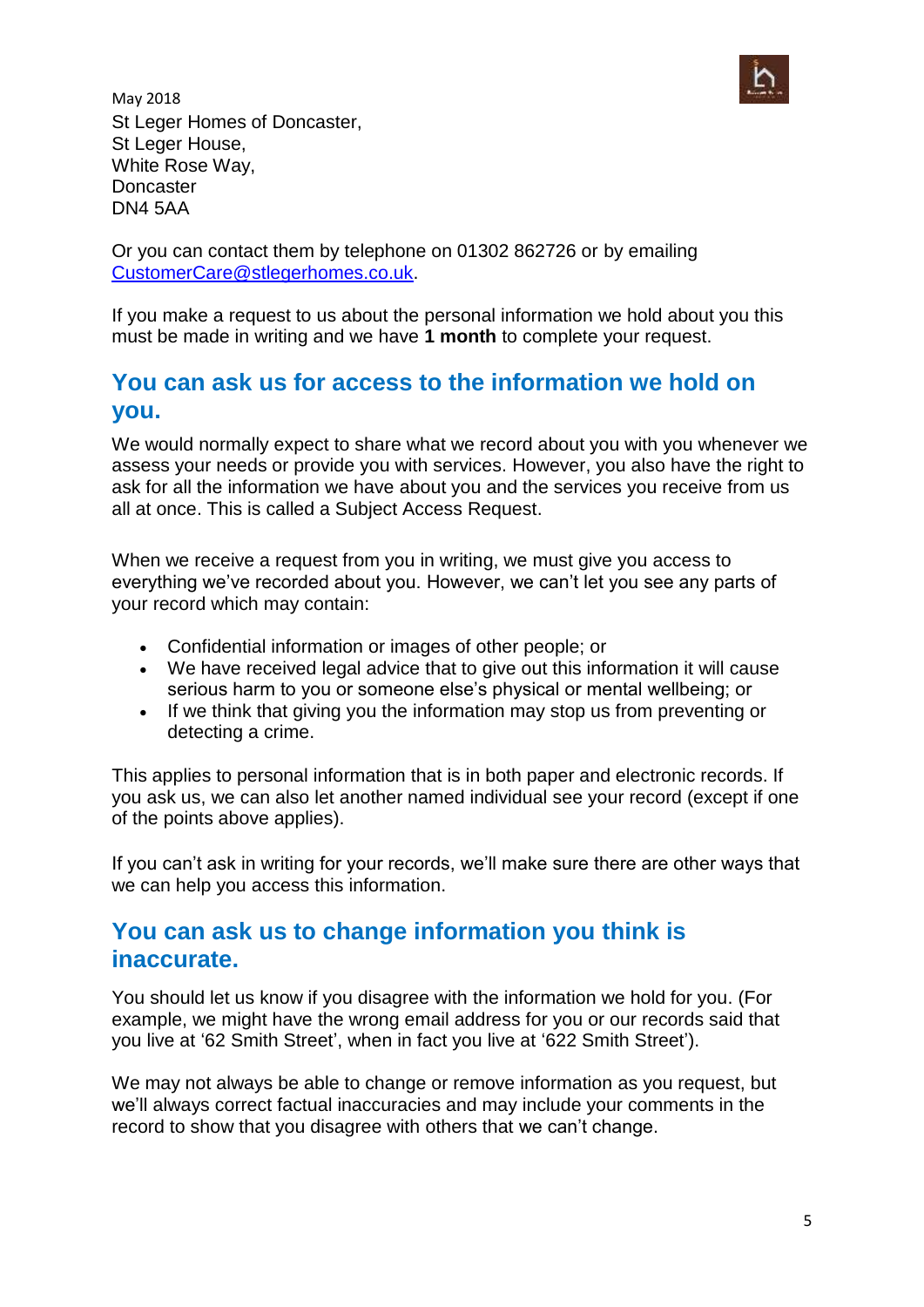May 2018



### **You can ask us to delete information (this is called your right to be forgotten or right to erasure).**

In some circumstances you can ask for your personal information to be deleted, for example:

- Where your personal information is no longer needed for the reason it was collected in the first place
- Where you have removed your consent for us to use your information and where there is no other legal reason for us to use it
- Where there is no legal reason for the use of your information.

Where your personal information has been shared with others, we'll take every step to make sure those using your personal information comply with your request for erasure.

Please note that we can't delete your information where:

- We are required to have it by law
- It is used for freedom of expression
- It is for public health purposes
- It is for, scientific or historical research, or statistical purposes where it would make information unusable
- It is necessary for legal claims.

# **You can ask us to limit what we use your personal data for.**

You have the right to ask us to limit or restrict what we use your personal information for where:

- You have identified inaccurate information, and have informed us of this and are waiting for us to change it
- Where we have no legal reason to use that information but you want to restrict what we use it for rather than erase the information altogether.

Where restriction of use has been granted, we'll inform you before we intend to use your personal information for any reason.

You have the right to ask us to stop using your personal information to deliver any of our services. However, if this request is approved this may cause delays or prevent us delivering that service in the future if you need us.

Where possible we'll seek to comply with your request, but we may need to hold your information and use it because we are required to by law.

## **You can ask to have your information moved to another provider (this is called 'data portability').**

You have the right to ask for your personal information to be given back to you or another service provider of your choice in a commonly used format. This is called 'data portability'.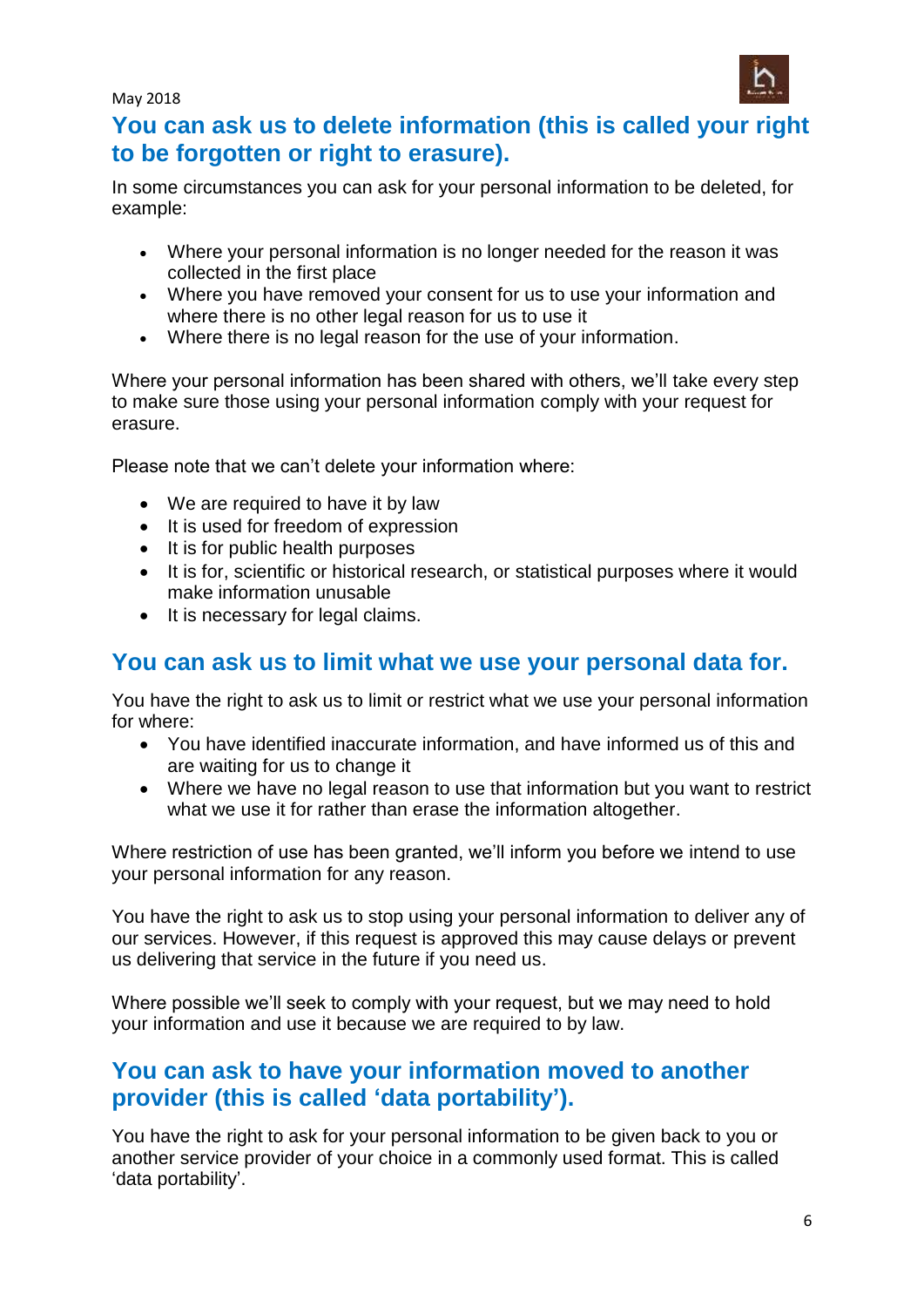

However this only applies if we are using your personal information with consent and if decisions were made by a computer and not a human being.

Data portability won't apply to most of the services you receive from us as we don't use computers to make automated decisions about you.

You also have the right to object if you are being 'profiled'. Profiling is where decisions are made about you based on certain things in your personal information, e.g. your health conditions.

If you have concerns regarding automated decision making, or profiling, please contact our Data Protection Officer who'll be able to advise you about how we use your information.

# **Who do we share your information with?**

We use a range of organisations to supply us with systems to either store personal information or other organisations such as contractors help deliver our services to you.

Wherever we share information with someone else there is always an agreement in place to make sure that the organisation complies with data protection law. We will complete a privacy impact assessment before we share personal information to make sure we protect your privacy and comply with the law.

Sometimes we have a legal duty to provide personal information to other organisations some of which include:

- If a court orders that we provide the information; and
- If someone is taken into care under mental health law.

We may also share your personal information when we feel there's a good reason that's more important than protecting your privacy. This doesn't happen often, but we may share your information:

- In order to find and stop crime and fraud; or
- If there are serious risks to the public, our staff or to other professionals; or
- To protect a child; or
- To protect adults who are thought to be at risk, for example if they are frail, confused or cannot understand what is happening to them.

For all of these reasons the risk must be serious before we can override your right to privacy.

If we are worried about your physical safety or feel we need to take action to protect you from being harmed in other ways, we'll discuss this with you and, if possible, get your permission to tell others about your situation before doing so. However, we may still share your information if we believe the risk to others is serious enough to do so.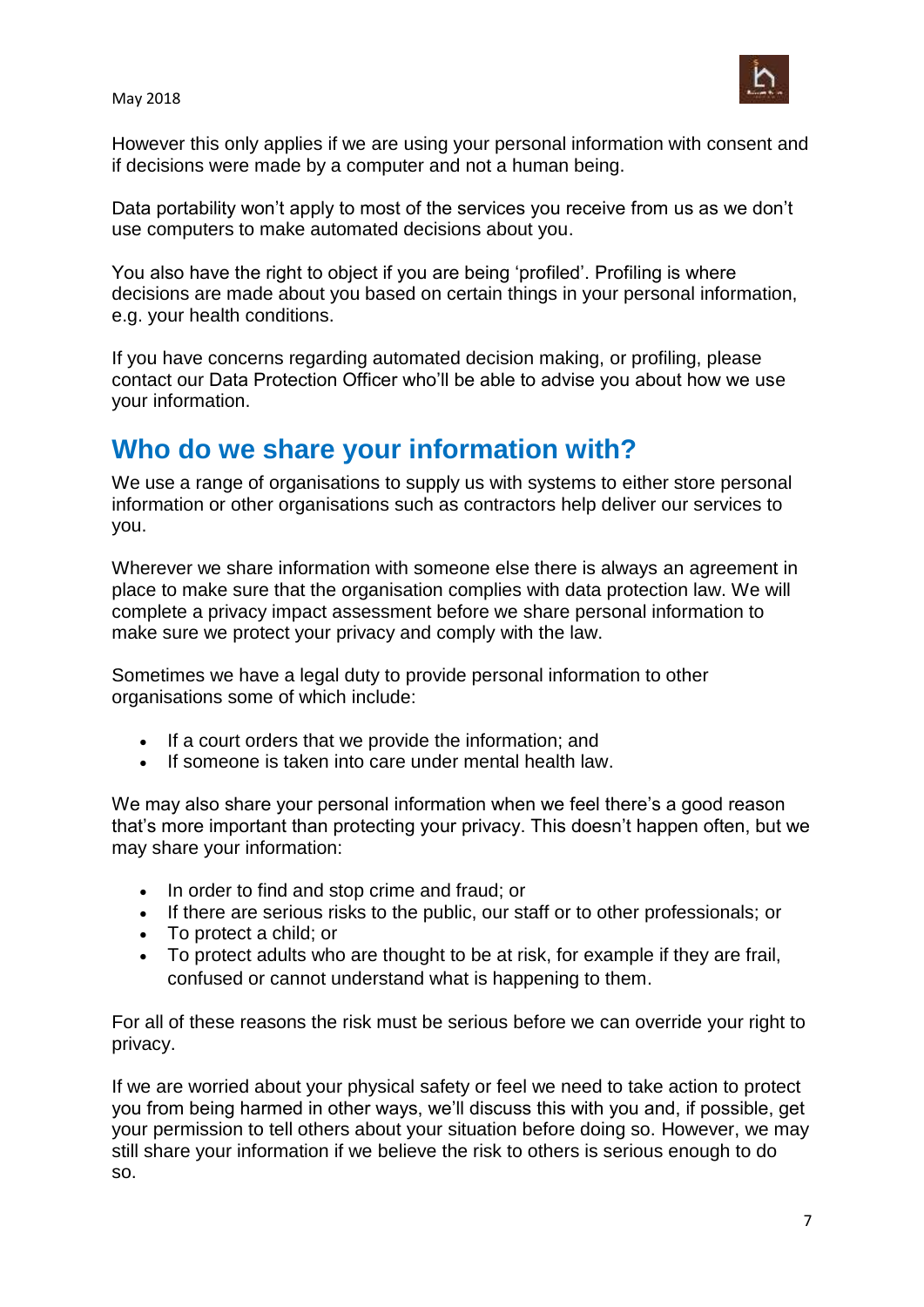

### May 2018 **How do we protect your information?**

We have rigorous measures, policies and procedures in place to ensure the information you give us will not be seen or shared with anyone who does not need to see it in order to provide our services to you.

We will always do what we can to make sure we hold records about you (on paper and electronically) in a secure way, and we'll only make them available to those who have a right to see them.

Examples of our security include:

- Encryption, meaning that information is hidden so that it cannot be read without special knowledge (such as a passwords to unlock a laptop or access a document). This is done with a secret code or what's called a 'cypher'. The hidden information is said to then be 'encrypted'
- Controlling access to systems and networks allows us to stop people who are not allowed to view your personal information from getting access to it
- Training for our staff on a yearly basis allows us to make them aware of how to handle information and how and when to report when something goes wrong
- Regular testing of our technology and ways of working including keeping up to date on the latest security updates to minimise the risks from a 'cyber-attack'

# **How long do we keep your personal information?**

There's often a legal reason for keeping your personal information for a set period of time, we try to include all of these in our [retention schedule.](https://www.essex.gov.uk/Your-Council/Your-Right-Know/Documents/Retention_Schedule.pdf)

For each service the schedule lists how long your information may be kept for. This ranges from months to decades depending on the nature of the information.

If you would like to know any more information on this, please click here\* to see our retention schedule.

# **Where can I get advice?**

If you have any worries or questions about how your personal information is handled please visit our website or contact our Data Protection Officer, Louise Robson, at DPO@stlegerhomes.co.uk or by calling 01302 862862.

For independent advice about data protection, you can also contact the Information Commissioner's Office (ICO) at: Information Commissioner's Office Wycliffe House Water Lane Wilmslow **Cheshire** SK9 5AF Tel: 0303 123 1113 (local rate)